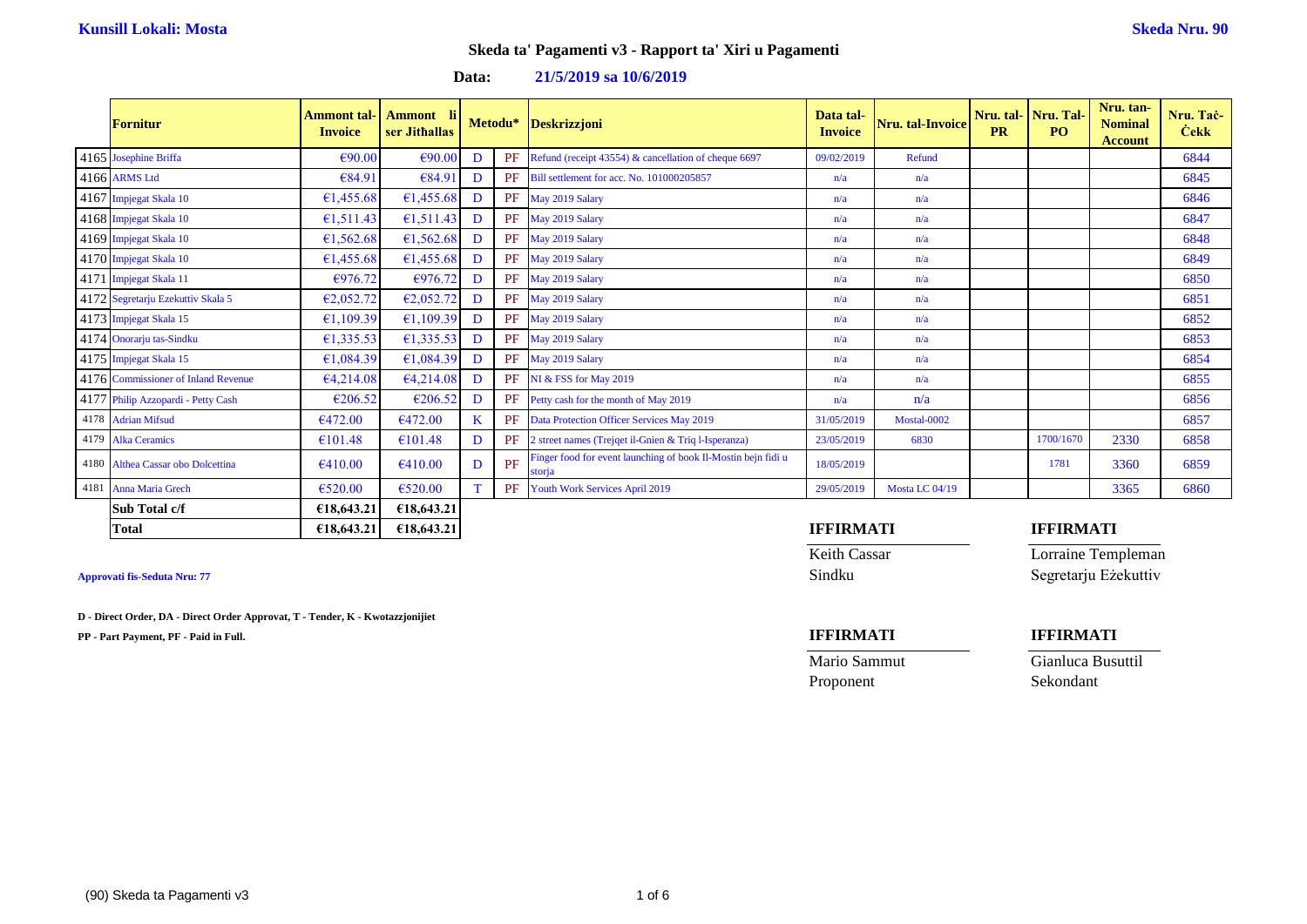### **Data: 21/5/2019 sa 10/6/2019**

|      | <b>Fornitur</b>                       | Ammont tal-<br><b>Invoice</b> | <b>Ammont</b><br>ser Jithallas |             | Metodu* | Deskrizzjoni                                                                                                                                                                                                                           | Data tal-<br><b>Invoice</b> | Nru. tal-Invoice | <b>PR</b> | Nru. tal- Nru. Tal-<br>PO <sub>1</sub> | Nru. tan-<br><b>Nominal</b><br><b>Account</b> | Nru. Tač<br><b>Cekk</b> |
|------|---------------------------------------|-------------------------------|--------------------------------|-------------|---------|----------------------------------------------------------------------------------------------------------------------------------------------------------------------------------------------------------------------------------------|-----------------------------|------------------|-----------|----------------------------------------|-----------------------------------------------|-------------------------|
|      | 4182 Anthony Borg                     | €300.00                       | €300.00                        | D           | PF      | Reimbursement for 500 petunias plants for Tat-Targa Battery                                                                                                                                                                            | 20/05/2019                  | 003/19           |           | WO75-19                                |                                               | 6861                    |
|      | 4183 Anthony Borg                     | €236.00                       | €6,756.72                      | D           | PF      | Pruning of Tree in San Pawl tal-Qliegha & repotting of petunias<br>at tat-Targa Battery                                                                                                                                                | 20/05/2019                  | 003/19           |           | WO75-19                                |                                               | 6862                    |
|      | 4184 Anthony Borg                     | 66,520.72                     |                                | $\mathbf T$ | PF      | Upkeep & maintenance of Parks, Garden and Soft Areas for the<br>month of May $2019 + \text{cleaning}$ of bins on Sunday and Public<br>holidays in April & May 2019 as per addendum 1                                                   | 31/05/2019                  | 004/19           |           |                                        |                                               | 6862                    |
|      | 4185 Benjamin Cilia                   | €110.00                       | €110.00                        | D           | PF      | Hire of tower ladder for assembly of electric boc in Sta.<br>Margerita playing field                                                                                                                                                   | 22/05/2019                  |                  |           | 1786                                   |                                               | 6863                    |
|      | 4186 CH Formosa Company Ltd           | 66,180.70                     | 66,180.70                      | D           | PF      | Rent for Day Centre 7/05/2019 - 6/8/2019 and Garage<br>23/5/2019 - 22/8/2019                                                                                                                                                           | 10/05/2019                  | CAR/2/19         |           |                                        |                                               | 6864                    |
|      | 4187 Charles Gauci                    | €305.00                       | €305.00                        | D           | PF      | Removing illegally dumped waste various roads in Mosta                                                                                                                                                                                 | 27/05/2019                  | 5                |           | 1789                                   |                                               | 6865                    |
| 4188 | <b>Comtec Service Ltd</b>             | $\epsilon$ 115.00             | €115.00                        | D           | PF      | Pest control service carried out at MLC administration offices                                                                                                                                                                         | 01/04/2019                  | 179781           |           | 1731                                   |                                               | 6866                    |
| 4189 | <b>CSD Office Supplies</b>            | €172.82                       | €172.82                        | D           | PF      | A4 paper and brochure holders                                                                                                                                                                                                          | 29/05/2019                  | 11692            |           | 1790                                   |                                               | 6867                    |
| 4190 | <b>Datatrak IT Services</b>           | €47.08                        | €47.08                         | D           | PF      | Pre Region tickets LES April 2019                                                                                                                                                                                                      | 30/04/2019                  | 1012845          |           |                                        |                                               | 6868                    |
| 4191 | <b>David Debono</b>                   | €480.00                       | €480.00                        | D           | PF      | Laying of electricity in Santa Margerita playing field for<br>installation of CCTV camera                                                                                                                                              | 16/05/2019                  | $\overline{2}$   |           | 1746                                   |                                               | 6869                    |
|      | 4192 Design & Technical Resources Ltd | E2,950.00                     | €2,950.00                      | T           | PF      | Professional fees covering Research on lightweight construction<br>preparation of rendered 3D visuals, full set of working drawings<br>& tender documentation for 2 separate tenders & amended<br>drawings for on going PA application | 08/05/2019                  | DG/20 1905 105   |           | WO106-17                               |                                               | 6870                    |
| 4193 | <b>Frankie Mifsud</b>                 | €75.00                        | €75.00                         | D           | PF      | Opening blockage at Disabled Public Convenience                                                                                                                                                                                        | 29/05/2019                  | 9878             |           | 1788                                   |                                               | 6871                    |
| 4194 | <b>GDL Trading &amp; Services Ltd</b> | €104.36                       | €104.36                        | D           | PF      | Katrin paper towel rolls                                                                                                                                                                                                               | 14/05/2019                  | 36310            |           | 1777                                   |                                               | 6872                    |
| 4195 | Golden Gate Co. Ltd.                  | 644.53                        | 644.53                         | D           | PF      | White linen board paper 280gsm                                                                                                                                                                                                         | 14/05/2019                  | 543191           |           | 1766                                   |                                               | 6873                    |
|      | 4196 Jean-Pierre Portanier Mifsud     | €590.00                       | €590.00                        | D           | PF      | PA system incl.mics & projector for both book launches of the<br>9th & 17th May                                                                                                                                                        | 23/05/2019                  | 47/19            |           | 1768                                   |                                               | 6874                    |
|      | 4197 JGC Limited                      | 63,097.50                     | €3,097.50                      | D           | PF      | Gottard spare replace incl. removal and carting of broken tunnel<br>playingfield in Gnien Reggie Cilia                                                                                                                                 | 28/05/2019                  | 10001749         |           | 1732                                   |                                               | 6875                    |
| 4198 | <b>Jimmy Muscat</b>                   | E2,776.54                     | €2,776.54                      | T           | PF      | Bulky refuse collection May 2019                                                                                                                                                                                                       | 31/05/2019                  | 005/19           |           |                                        |                                               | 6876                    |
|      | Sub Total c/f                         | €24,105.25                    | €24,105.25                     |             |         |                                                                                                                                                                                                                                        |                             |                  |           |                                        |                                               |                         |

**D - Direct Order, DA - Direct Order Approvat, T - Tender, K - Kwotazzjonijiet**

**Sub Total b/f €18,643.21 €18,643.21**

**PP - Part Payment, PF - Paid in Full. IFFIRMATI IFFIRMATI**

### **Total €42,748.46 €42,748.46 IFFIRMATI IFFIRMATI**

Mario Sammut Gianluca Busuttil

Keith Cassar **Lorraine Templeman Approvati fis-Seduta Nru: 77** Sindku Segretarju Eżekuttiv

Proponent Sekondant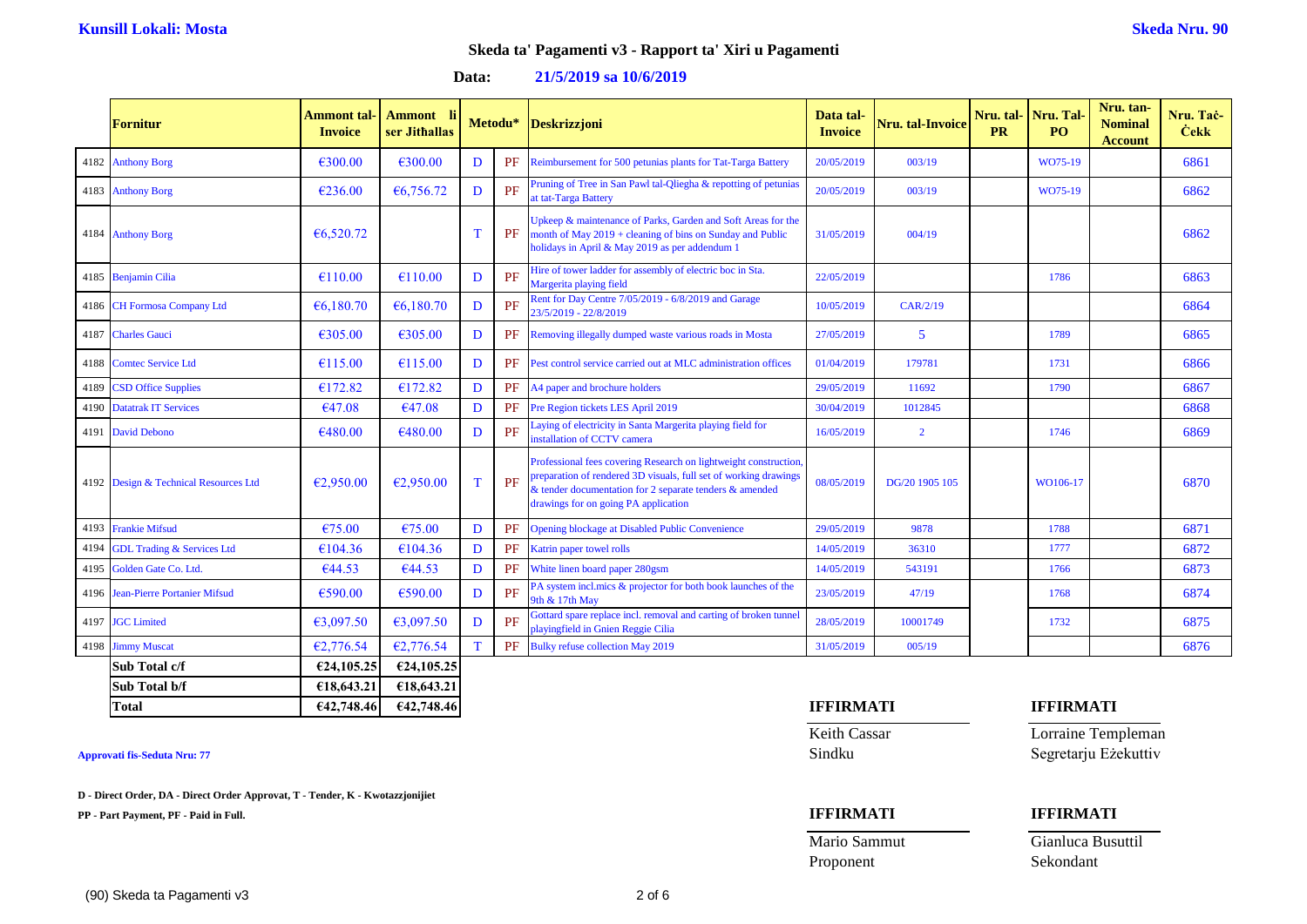### **Data: 21/5/2019 sa 10/6/2019**

|      | <b>Fornitur</b>                    | Ammont tal-<br><b>Invoice</b> | Ammont<br>-li<br>ser Jithallas |             | Metodu*   | Deskrizzjoni                                                                                                                                     | Data tal-<br><b>Invoice</b> | <b>Nru.</b> tal-Invoice | <b>PR</b>        | Nru. tal- Nru. Tal-<br>PO. | Nru. tan-<br><b>Nominal</b><br><b>Account</b> | Nru. Tač-<br><b>Cekk</b> |
|------|------------------------------------|-------------------------------|--------------------------------|-------------|-----------|--------------------------------------------------------------------------------------------------------------------------------------------------|-----------------------------|-------------------------|------------------|----------------------------|-----------------------------------------------|--------------------------|
|      | 4199 Joseph & Carmel Schembri      | E2,242,00                     | E2,242,00                      | K           | PF        | Cutting weeds and cleaning Bezbezija area l/o Mosta (non<br>urban)                                                                               | 27/05/2019                  | 16                      |                  | 1785                       |                                               | 6877                     |
|      | 4200 Josie Silencers               | €129.80                       | €129.80                        | D           | PF        | Repairing hand rail in Triq Kungress Ewkaristiku c/w Triq it-<br>Torri                                                                           | 20/05/2019                  |                         |                  | WO81-19                    |                                               | 6878                     |
| 4201 | Karamellu Pet & Garden             | €29.50                        | E29.50                         | D           | PF        | Funeral Flower Wreath 29/5/2019                                                                                                                  | 01/06/2019                  | 6844                    |                  | 1787                       |                                               | 6879                     |
|      | 4202 Koperattiva Tabelli u Sinjali | €11.54                        | €1.991.07                      | т           | PF        | Road Markings (Job sheet 16409) on Speed moderator Triq<br>Sant'Anton Abbati & continuous parking bays Child care centre<br><b>Triq Ponsonby</b> | 03/04/2019                  | 25235                   |                  |                            | 6440                                          | 6880                     |
|      | 4203 Koperattiva Tabelli u Sinjali | €154.92                       |                                |             | PF        | Road markings (Job sheet 16408) various stop/centre lines in<br>Triq Sant'Anton Abbati c/w Triq Ir-Rghajja/ Htajriet / Sghajtar                  | 03/04/2019                  | 25234                   |                  |                            | 6440                                          | 6880                     |
|      | 4204 Koperattiva Tabelli u Sinjali | €177.98                       |                                |             | PF        | Road markings (Job sheet 16413) Slow & Stop in Triq Sant'<br>Anna & Sant'Anton Abbati + wordings Alghting & Boarding<br>letters in Triq Ponsonby | 05/04/2019                  | 25280                   | WO40-18 / 51     |                            | 6440                                          | 6880                     |
|      | 4205 Koperattiva Tabelli u Sinjali | €875.42                       |                                |             | <b>PF</b> | Traffic signs / mirrors / street name / bollards (Job sheet 1351)<br>in various streets in Mosta                                                 | 11/04/2019                  | 25324                   | WO20/24/25/46/50 |                            | 6440                                          | 6880                     |
|      | 4206 Koperattiva Tabelli u Sinjali | E771.21                       |                                |             | PF        | Traffic signs (Job sheet 1352) in various streets around Vjal il-<br>Qalbiena Mostin + 5 bollards in Triq Tumas Dingli                           | 12/04/2019                  | 25325                   |                  | WO57/46/8/11-              | 6440                                          | 6880                     |
| 4207 | <b>Lornit Ltd</b>                  | £1.159.94                     | 61,159.94                      | D           | PF        | Permit management system for 1/7/2019 - 29/6/2020                                                                                                | 23/05/2019                  | 20190523172600          |                  |                            |                                               | 6881                     |
|      | 4208 Micamed Ltd                   | €407.10                       | €407.10                        | т           | PF        | Installation of floodlight in Wesghet Marco Montebello c/w<br>Trejqet il-Hanqa                                                                   | 18/04/2019                  | 1823                    |                  |                            |                                               | 6882                     |
| 4209 | <b>Micamed Ltd</b>                 | €82.60                        | €82.60                         | $\mathbf T$ | PF        | <b>Street Lighting Maintenance (W123)</b>                                                                                                        | 16/04/2019                  | 2379                    |                  |                            | 3010                                          | 6882                     |
|      | 4210 Micamed Ltd                   | €94.40                        | €94.40                         | T           | PF        | <b>Street Lighting Maintenance (W489)</b>                                                                                                        | 16/04/2019                  | 2401                    |                  |                            | 3010                                          | 6882                     |
|      | 4211 Micamed Ltd                   | €206.50                       | €206.50                        | T           | PF        | <b>Street Lighting Maintenance (L329)</b>                                                                                                        | 16/04/2019                  | 2403                    |                  |                            | 3010                                          | 6882                     |
|      | 4212 Micamed Ltd                   | €23.60                        | €23.60                         |             | PF        | <b>Street Lighting Maintenance (T005)</b>                                                                                                        | 16/04/2019                  | 2411                    |                  |                            | 3010                                          | 6882                     |
|      | 4213 Micamed Ltd                   | €404.74                       | €404.74                        |             | PF        | New lamp in alley off Triq 1-Ghonnella                                                                                                           | 09/05/2019                  | 2422                    |                  |                            | 3010                                          | 6882                     |
|      | Sub Total c/f                      | €6,771,25                     | €6,771.25                      |             |           |                                                                                                                                                  |                             |                         |                  |                            |                                               |                          |
|      | Sub Total b/f                      | €42,748.46                    | €42,748.46                     |             |           |                                                                                                                                                  |                             |                         |                  |                            |                                               |                          |

**D - Direct Order, DA - Direct Order Approvat, T - Tender, K - Kwotazzjonijiet**

**PP - Part Payment, PF - Paid in Full. IFFIRMATI IFFIRMATI**

### **Total €49,519.71 €49,519.71 IFFIRMATI IFFIRMATI**

Keith Cassar **Lorraine Templeman Approvati fis-Seduta Nru: 77** Sindku Segretarju Eżekuttiv

## Proponent Sekondant

Mario Sammut Gianluca Busuttil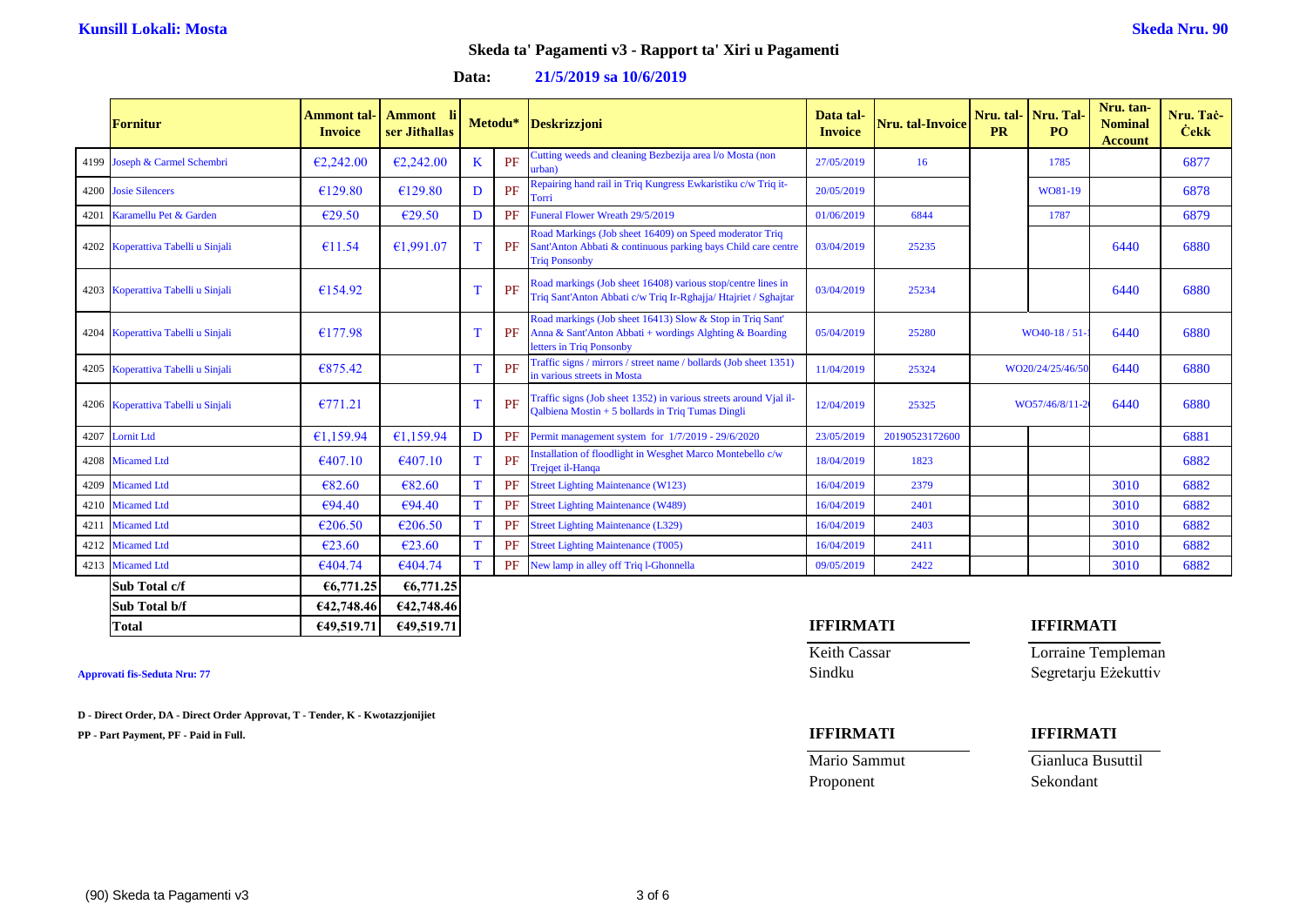### **Data: 21/5/2019 sa 10/6/2019**

| <b>Fornitur</b>  | Ammont tal-<br><b>Invoice</b> | Ammont<br>-lil<br>ser Jithallas |   | Metodu* | <b>Deskrizzjoni</b>                                    | Data tal-<br><b>Invoice</b> | Nru. tal-Invoice | Nru. tal-<br><b>PR</b> | Nru. Tal-<br>PO <sub>1</sub> | Nru. tan-<br><b>Nominal</b><br><b>Account</b> | Nru. Tač-<br><b>Cekk</b> |
|------------------|-------------------------------|---------------------------------|---|---------|--------------------------------------------------------|-----------------------------|------------------|------------------------|------------------------------|-----------------------------------------------|--------------------------|
| 4214 Micamed Ltd | €82.60                        | 682.60                          |   | PF      | <b>Street Lighting Maintenance (W285)</b>              | 17/04/2019                  | 2423             |                        |                              | 3010                                          | 6882                     |
| 4215 Micamed Ltd | €469.64                       | €469.64                         |   | PF      | New lamp on existing pole in Triq Rafel Caruana Dingli | 09/05/2019                  | 2424             |                        |                              | 3010                                          | 6882                     |
| 4216 Micamed Ltd | €94.40                        | €94.40                          |   | PF      | <b>Street Lighting Maintenance (L336)</b>              | 17/04/2019                  | 2425             |                        |                              | 3010                                          | 6882                     |
| 4217 Micamed Ltd | €100.30                       | €100.30                         | T | PF      | <b>Street Lighting Maintenance (W724)</b>              | 17/04/2019                  | 2429             |                        |                              | 3010                                          | 6882                     |
| 4218 Micamed Ltd | €94.40                        | €94.40                          | T | PF      | <b>Street Lighting Maintenance (W287)</b>              | 17/04/2019                  | 2430             |                        |                              | 3010                                          | 6882                     |
| 4219 Micamed Ltd | €94.40                        | €94.40                          |   | PF      | <b>Street Lighting Maintenance (W600)</b>              | 17/04/2019                  | 2437             |                        |                              | 3010                                          | 6882                     |
| 4220 Micamed Ltd | €82.60                        | €82.60                          |   | PF      | <b>Street Lighting Maintenance (W367)</b>              | 17/04/2019                  | 2440             |                        |                              | 3010                                          | 6882                     |
| 4221 Micamed Ltd | €53.10                        | €53.10                          |   | PF      | <b>Street Lighting Maintenance (L334)</b>              | 17/04/2019                  | 2443             |                        |                              | 3010                                          | 6882                     |
| 4222 Micamed Ltd | €0.00                         | $\epsilon$ <sub>0.00</sub>      | T | PF      | <b>Street Lighting Maintenance (R017)</b>              | 17/04/2019                  | 2468             |                        |                              | 3010                                          | 6882                     |
| 4223 Micamed Ltd | €94.40                        | €94.40                          |   | PF      | <b>Street Lighting Maintenance (W742)</b>              | 18/04/2019                  | 2512             |                        |                              | 3010                                          | 6882                     |
| 4224 Micamed Ltd | €100.30                       | €100.30                         | T | PF      | <b>Street Lighting Maintenance (W206)</b>              | 18/04/2019                  | 2520             |                        |                              | 3010                                          | 6882                     |
| 4225 Micamed Ltd | €0.00                         | $\epsilon$ <sub>0.00</sub>      | T | PF      | <b>Street Lighting Maintenance (W646)</b>              | 18/04/2019                  | 2521             |                        |                              | 3010                                          | 6882                     |
| 4226 Micamed Ltd | €23.60                        | $\epsilon$ 23.60                |   | PF      | <b>Street Lighting Maintenance (W279)</b>              | 18/04/2019                  | 2523             |                        |                              | 3010                                          | 6882                     |
| 4227 Micamed Ltd | €53.10                        | €53.10                          |   | PF      | <b>Street Lighting Maintenance (W546)</b>              | 18/04/2019                  | 2526             |                        |                              | 3010                                          | 6882                     |
| 4228 Micamed Ltd | €82.60                        | 682.60                          |   | PF      | <b>Street Lighting Maintenance (W158)</b>              | 18/04/2019                  | 2529             |                        |                              | 3010                                          | 6882                     |
| 4229 Micamed Ltd | €206.50                       | €206.50                         | T | PF      | <b>Street Lighting Maintenance (W385)</b>              | 18/04/2019                  | 2534             |                        |                              | 3010                                          | 6882                     |
| 4230 Micamed Ltd | €428.34                       | €428.34                         |   | PF      | New lamp in Triq il-Fortizza (near Paramount Garages)  | 09/05/2019                  | 2535             |                        |                              | 3010                                          | 6882                     |
| 4231 Micamed Ltd | €92.04                        | €92.04                          |   | PF      | <b>Street Lighting Maintenance (W009)</b>              | 18/04/2019                  | 2537             |                        |                              | 3010                                          | 6882                     |
| 4232 Micamed Ltd | €94.40                        | €94.40                          |   | PF      | <b>Street Lighting Maintenance (W147)</b>              | 25/04/2019                  | 2565             |                        |                              | 3010                                          | 6882                     |
| Sub Total c/f    | €2,246.72                     | E2,246.72                       |   |         |                                                        |                             |                  |                        |                              |                                               |                          |

**D - Direct Order, DA - Direct Order Approvat, T - Tender, K - Kwotazzjonijiet**

**Sub Total b/f €49,519.71 €49,519.71**

**PP - Part Payment, PF - Paid in Full. IFFIRMATI IFFIRMATI**

# **Total €51,766.43 €51,766.43 IFFIRMATI IFFIRMATI**

Keith Cassar **Lorraine Templeman Approvati fis-Seduta Nru: 77** Sindku Segretarju Eżekuttiv

| Mario Sammut | Gianluca Busuttil |
|--------------|-------------------|
| Proponent    | Sekondant         |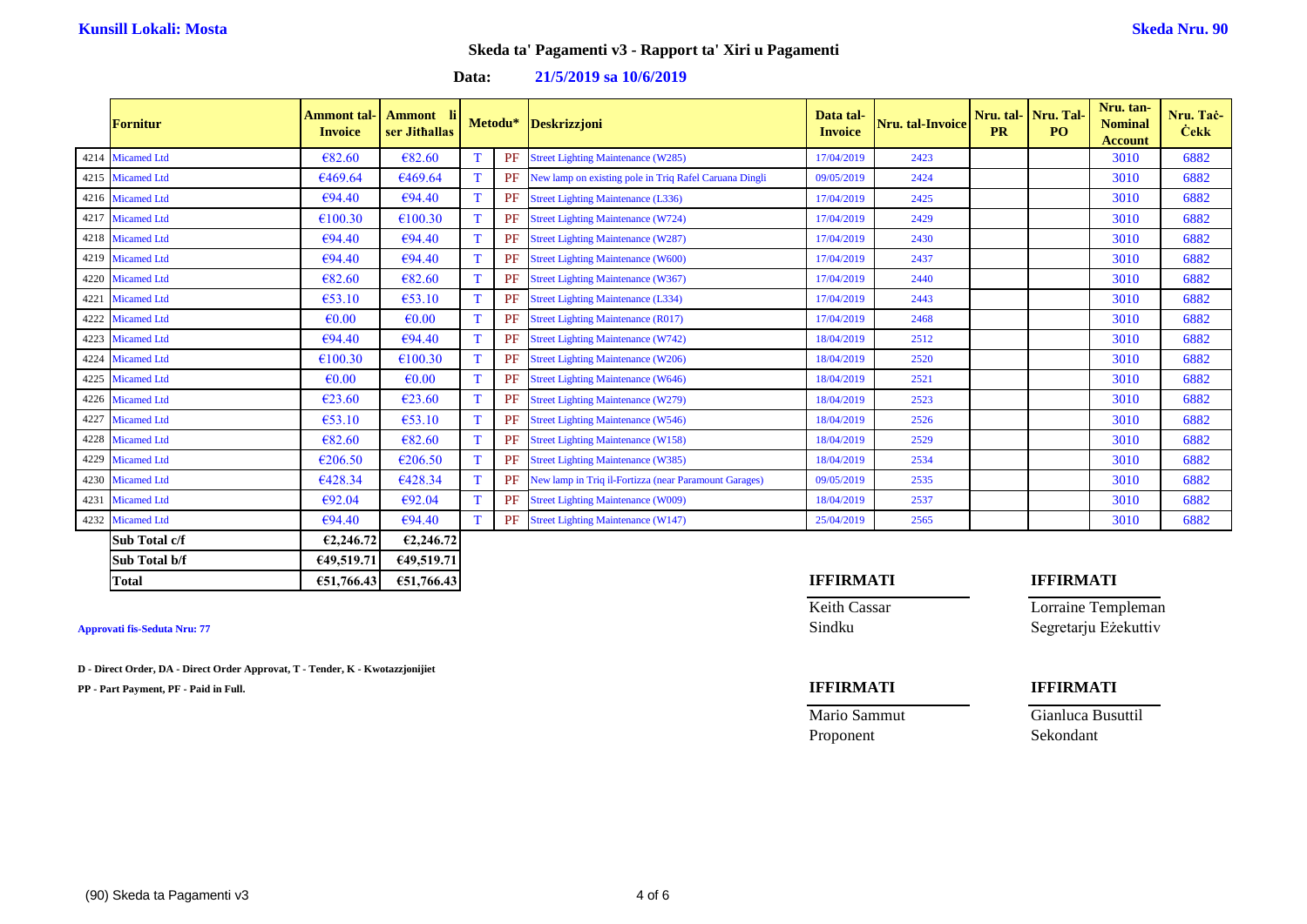### **Data: 21/5/2019 sa 10/6/2019**

|      | Fornitur                                 | Ammont tal·<br><b>Invoice</b> | <b>Ammont</b><br>ser Jithallas | Metodu*   | <b>Deskrizzjoni</b>                                    | Data tal-<br><b>Invoice</b> | <b>Nru.</b> tal-Invoice | <b>PR</b> | Nru. tal-Nru. Tal-<br>P <sub>O</sub> | Nru. tan-<br><b>Nominal</b><br><b>Account</b> | Nru. Tač<br><b>Cekk</b> |
|------|------------------------------------------|-------------------------------|--------------------------------|-----------|--------------------------------------------------------|-----------------------------|-------------------------|-----------|--------------------------------------|-----------------------------------------------|-------------------------|
| 4233 | <b>Micamed Ltd</b>                       | €94.40                        | €94.40                         | <b>PF</b> | <b>Street Lighting Maintenance (R019)</b>              | 25/04/2019                  | 2567                    |           |                                      | 3010                                          | 6882                    |
|      | 4234 Micamed Ltd                         | €53.10                        | €53.10                         | PF        | <b>Street Lighting Maintenance (L346)</b>              | 25/04/2019                  | 2568                    |           |                                      | 3010                                          | 6882                    |
|      | 4235 Micamed Ltd                         | €469.64                       | 6469.64                        | PF        | New lamp in Triq l-Inkurunazzjoni near Angels house    | 09/05/2019                  | 2577                    |           |                                      | 3010                                          | 6882                    |
|      | 4236 Micamed Ltd                         | E23.60                        | €23.60                         | PF        | <b>Street Lighting Maintenance (W069)</b>              | 26/04/2019                  | 2584                    |           |                                      | 3010                                          | 6882                    |
| 4237 | <b>Micamed Ltd</b>                       | €94.40                        | €94.40                         | PF        | <b>Street Lighting Maintenance (W074)</b>              | 26/04/2019                  | 2585                    |           |                                      | 3010                                          | 6882                    |
|      | 4238 Micamed Ltd                         | €82.60                        | €82.60                         | PF        | <b>Street Lighting Maintenance (W730)</b>              | 26/04/2019                  | 2586                    |           |                                      | 3010                                          | 6882                    |
|      | 4239 Micamed Ltd                         | €53.10                        | €53.10                         | PF        | <b>Street Lighting Maintenance (W652)</b>              | 26/04/2019                  | 2587                    |           |                                      | 3010                                          | 6882                    |
| 4240 | <b>Micamed Ltd</b>                       | €112.10                       | €112.10                        | PF        | <b>Street Lighting Maintenance (F001)</b>              | 26/04/2019                  | 2596                    |           |                                      | 3010                                          | 6882                    |
|      | 4241 Micamed Ltd                         | $\epsilon$ 0.00               | €0.00                          | PF        | <b>Street Lighting Maintenance (W639)</b>              | 26/04/2019                  | 2600                    |           |                                      | 3010                                          | 6882                    |
|      | 4242 Micamed Ltd                         | €88.50                        | €88.50                         | PF        | <b>Street Lighting Maintenance (L111)</b>              | 29/04/2019                  | 2626                    |           |                                      | 3010                                          | 6882                    |
|      | 4243 Micamed Ltd                         | €94.40                        | €94.40                         | PF        | <b>Street Lighting Maintenance (W733)</b>              | 29/04/2019                  | 2627                    |           |                                      | 3010                                          | 6882                    |
| 4244 | <b>Northern Cleaning Group Ltd</b>       | 68,163.90                     | 634,017.82                     | PF        | Collection of black bag waste February 2019            | 28/02/2019                  | <b>MST 2A/19</b>        |           |                                      |                                               | 6883                    |
| 4245 | <b>Northern Cleaning Group Ltd</b>       | 68,164.72                     |                                | PF        | Collection of Organic bag waste February 2019          | 28/02/2019                  | <b>MST 2B/19</b>        |           |                                      |                                               | 6883                    |
| 4246 | <b>Northern Cleaning Group Ltd</b>       | €8,844.09                     |                                | PF        | Collection of black bag waste March 2019               | 31/03/2019                  | <b>MST 3A/19</b>        |           |                                      |                                               | 6883                    |
| 4247 | <b>Northern Cleaning Group Ltd</b>       | 68,845.11                     |                                | PF        | Collection of Organic bag waste March 2019             | 31/03/2019                  | <b>MST 3B/19</b>        |           |                                      |                                               | 6883                    |
| 4248 | Philip Azzopardi                         | E2,121.14                     | E2,121.14                      | PF        | Maintenance hand / Messenger for the month of May 2019 | 04/06/2019                  | 009/19                  |           |                                      |                                               | 6884                    |
| 4249 | Philip Azzopardi                         | €650.00                       | €650.00                        | PF        | Use of van for the month of May 2019                   | 04/06/2019                  | 010/19                  |           |                                      |                                               | 6885                    |
| 4250 | <b>PwC Malta Technology Services Ltd</b> | €165.20                       | €165.20                        | PF        | IT Services rendered in May 2019                       | 05/06/2019                  | MLT39200450             |           |                                      |                                               | 6886                    |
|      | Sub Total c/f                            | €38,120.00                    | €38,120.00                     |           |                                                        |                             |                         |           |                                      |                                               |                         |

### **Sub Total b/f €51,766.43 €51,766.43 Total €89,886.43 €89,886.43 IFFIRMATI IFFIRMATI**

**D - Direct Order, DA - Direct Order Approvat, T - Tender, K - Kwotazzjonijiet**

**PP - Part Payment, PF - Paid in Full. IFFIRMATI IFFIRMATI**

Keith Cassar **Lorraine Templeman Approvati fis-Seduta Nru: 77** Sindku Segretarju Eżekuttiv

| Mario Sammut | Gianluca Busuttil |
|--------------|-------------------|
| Proponent    | Sekondant         |